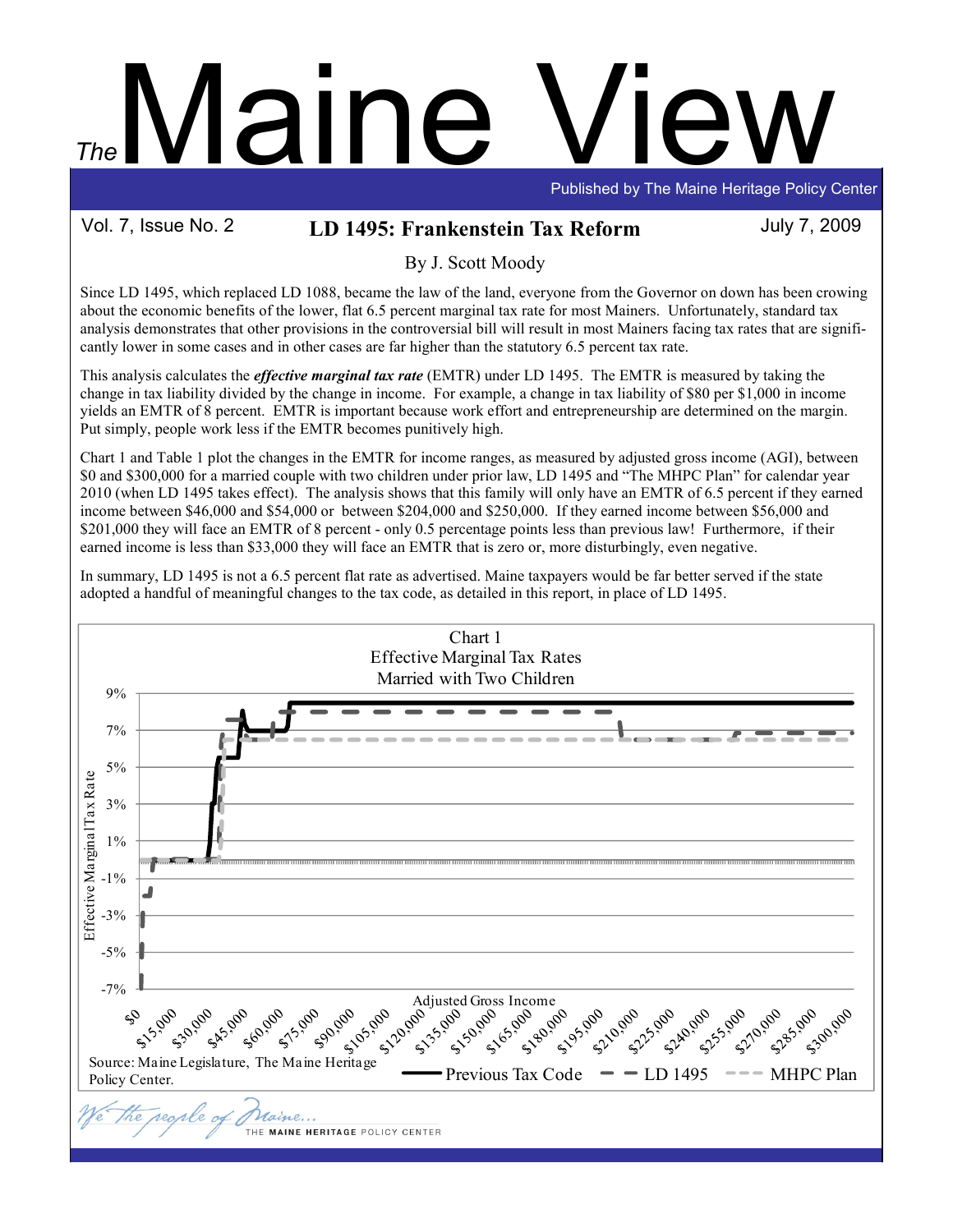$\overline{1}$ 

# Vol. 7, Issue No. 2 **The Maine View**

# July 7, 2009

٦

| Table 1                                                                                  |                 |                                     |            |                 |                             |            |                                    |                |                                     |            |                 |                             |                        |
|------------------------------------------------------------------------------------------|-----------------|-------------------------------------|------------|-----------------|-----------------------------|------------|------------------------------------|----------------|-------------------------------------|------------|-----------------|-----------------------------|------------------------|
| Effective Marginal Tax Rates for a Married Couple with Two Children (Standard Deduction) |                 |                                     |            |                 |                             |            |                                    |                |                                     |            |                 |                             |                        |
| Calendar Year 2010                                                                       |                 |                                     |            |                 |                             |            |                                    |                |                                     |            |                 |                             |                        |
|                                                                                          |                 | <b>Effective Marginal Tax Rates</b> |            |                 | Tax Liability               |            |                                    |                | <b>Effective Marginal Tax Rates</b> |            | Tax Liability   |                             |                        |
| Adjusted<br>Gross<br>Income                                                              | Previous<br>Law | Current<br>Law (LD)<br>1495)        | Difference | Previous<br>Law | Current<br>Law (LD<br>1495) | Difference | <b>Adjusted</b><br>Gross<br>Income | Law            | Previous Current Law<br>(LD 1495)   | Difference | Previous<br>Law | Current<br>Law (LD<br>1495) | Difference             |
| \$0                                                                                      | $0.00\%$        | $-7.00%$                            | $-7.00\%$  | \$0             | $-$70$                      | $-$70$     | \$76,000                           | 8.50%          | $8.00\%$                            | $-0.50%$   | \$3,295         | \$3,055                     | $-$ \$240              |
| \$2,000                                                                                  | $0.00\%$        | $-2.00%$                            | $-2.00\%$  | \$0             | $-$110$                     | $-$110$    | \$78,000                           | 8.50%          | 8.00%                               | $-0.50%$   | \$3,465         | \$3,215                     | $-$ \$250              |
| \$4,000                                                                                  | $0.00\%$        | $-2.00%$                            | $-2.00\%$  | \$0             | $-$150$                     | $-$150$    | \$80,000                           | 8.50%          | 8.00%                               | $-0.50%$   | \$3,635         | \$3,375                     | $-$ \$260              |
| \$6,000                                                                                  | $0.00\%$        | $0.00\%$                            | $0.00\%$   | \$0             | $-$150$                     | $-$150$    | \$82,000                           | 8.50%          | 8.00%                               | $-0.50%$   | \$3,805         | \$3,535                     | $-$270$                |
| \$8,000                                                                                  | $0.00\%$        | $0.00\%$                            | $0.00\%$   | \$0             | $-$150$                     | $-$150$    | \$84,000                           | 8.50%          | 8.00%                               | $-0.50%$   | \$3,975         | \$3,695                     | $-$ \$280              |
| \$10,000                                                                                 | $0.00\%$        | $0.00\%$                            | $0.00\%$   | \$0             | $-$150$                     | $-$150$    | \$86,000                           | 8.50%          | 8.00%                               | $-0.50%$   | \$4,145         | \$3,855                     | $-$ \$290              |
| \$12,000                                                                                 | $0.00\%$        | $0.00\%$                            | $0.00\%$   | \$0             | $-$150$                     | $-$150$    | \$88,000                           | 8.50%          | 8.00%                               | $-0.50%$   | \$4,315         | \$4,015                     | $-$ \$300              |
| \$14,000                                                                                 | $0.00\%$        | $0.00\%$                            | $0.00\%$   | \$0             | $-$150$                     | $-$150$    | \$90,000                           | 8.50%          | 8.00%                               | $-0.50%$   | \$4,485         | \$4,175                     | $-$ \$310              |
| \$16,000                                                                                 | $0.00\%$        | $0.00\%$                            | 0.00%      | \$0             | $-$150$                     | $-$150$    | \$92,000                           | 8.50%          | 8.00%                               | $-0.50%$   | \$4,655         | \$4,335                     | $-$ \$320              |
| \$18,000                                                                                 | $0.00\%$        | $0.00\%$                            | $0.00\%$   | \$0             | $-$150$                     | $-$150$    | \$94,000                           | 8.50%          | 8.00%                               | $-0.50%$   | \$4,825         | \$4,495                     | $-$ \$330              |
| \$20,000                                                                                 | $0.00\%$        | $0.00\%$                            | 0.00%      | \$0             | $-$150$                     | $-$150$    | \$96,000                           | 8.50%          | 8.00%                               | $-0.50%$   | \$4,995         | \$4,655                     | $-$ \$340              |
| \$22,000                                                                                 | $0.00\%$        | $0.00\%$                            | 0.00%      | \$0             | $-$150$                     | $-$150$    | \$98,000                           | 8.50%          | 8.00%                               | $-0.50%$   | \$5,165         | \$4,815                     | $-$ \$350              |
| \$24,000                                                                                 | $0.00\%$        | $0.00\%$                            | $0.00\%$   | \$0             | $-$150$                     | $-$150$    | \$100,000                          | 8.50%          | 8.00%                               | $-0.50%$   | \$5,335         | \$4,975                     | $-$ \$360              |
| \$26,000                                                                                 | $0.00\%$        | $0.00\%$                            | 0.00%      | \$0             | $-$150$                     | $-$150$    | \$102,000                          | 8.50%          | 8.00%                               | $-0.50%$   | \$5,505         | \$5,135                     | $-$ \$370              |
| \$28,000                                                                                 | $0.00\%$        | $0.00\%$                            | $0.00\%$   | \$0             | $-$150$                     | $-$150$    | \$104,000                          | 8.50%          | 8.00%                               | $-0.50%$   | \$5,675         | \$5,295                     | $-$ \$380              |
| \$30,000                                                                                 | 3.05%           | $0.00\%$                            | $-3.05%$   | \$40            | $-$150$                     | $-$190$    | \$106,000                          | 8.50%          | 8.00%                               | $-0.50%$   | \$5,845         | \$5,455                     | $-$ \$390              |
| \$32,000                                                                                 | 4.93%           | $0.00\%$                            | $-4.93%$   | \$119           | $-$150$                     | $-$ \$269  | \$108,000                          | 8.50%          | 8.00%                               | $-0.50%$   | \$6,015         | \$5,615                     | $-$ \$400              |
| \$34,000                                                                                 | 5.55%           | 6.18%                               | 0.63%      | \$231           | $-$ \$88                    | $-$ \$319  | \$110,000                          | 8.50%          | 8.00%                               | $-0.50%$   | \$6,185         | \$5,775                     | $-$ \$410              |
| \$36,000                                                                                 | 5.55%           | 7.55%                               | 2.00%      | \$342           | \$63                        | $-$ \$279  | \$112,000                          | 8.50%          | 8.00%                               | $-0.50%$   | \$6,355         | \$5,935                     | $-$ \$420              |
| \$38,000                                                                                 | 5.55%           | 7.55%                               | 2.00%      | \$453           | \$214                       | $-$ \$239  | \$114,000                          | 8.50%          | 8.00%                               | $-0.50%$   | \$6,525         | \$6,095                     | $-$ \$430              |
| \$40,000                                                                                 | 5.55%           | 7.55%                               | 2.00%      | \$564           | \$365                       | $-$199$    | \$116,000                          | 8.50%          | 8.00%                               | $-0.50%$   | \$6,695         | \$6,255                     | $-$ \$440              |
| \$42,000                                                                                 | 6.93%           | 7.55%                               | 0.63%      | \$689           | \$516                       | $-$173$    | \$118,000                          | 8.50%          | 8.00%                               | $-0.50%$   | \$6,865         | \$6,415                     | -\$450                 |
| \$44,000                                                                                 | 7.34%           | 6.84%                               | $-0.50%$   | \$843           | \$660                       | $-$183$    | \$120,000                          | 8.50%          | 8.00%                               | $-0.50%$   | \$7,035         | \$6,575                     | -\$460                 |
| \$46,000                                                                                 | 7.00%           | 6.50%                               | $-0.50%$   | \$983           | \$790                       | $-$193$    | \$122,000                          | 8.50%          | 8.00%                               | $-0.50%$   | \$7,205         | \$6,735                     | $-$ \$470              |
| \$48,000                                                                                 | 7.00%           | 6.50%                               | $-0.50%$   | \$1,123         | \$920                       | $-$ \$203  | \$124,000                          | 8.50%          | 8.00%                               | $-0.50%$   | \$7,375         | \$6,895                     | $-$ \$480              |
| \$50,000                                                                                 | 7.00%           | 6.50%                               | $-0.50%$   | \$1,263         | \$1,050                     | $- $213$   | \$126,000                          | 8.50%          | 8.00%                               | $-0.50%$   | \$7,545         | \$7,055                     | $-$ \$490              |
| \$52,000                                                                                 | 7.00%           | 6.50%                               | $-0.50%$   | \$1,403         | \$1,180                     | $-$ \$223  | \$128,000                          | 8.50%          | 8.00%                               | $-0.50%$   | \$7,715         | \$7,215                     | $-$ \$500              |
| \$54,000                                                                                 | 7.00%           | 6.50%                               | $-0.50%$   | \$1,543         | \$1,310                     | $-$ \$233  | \$130,000                          | 8.50%          | 8.00%                               | $-0.50%$   | \$7,885         | \$7,375                     | $- $510$               |
| \$56,000                                                                                 | 7.00%           | 8.00%                               | 1.00%      | \$1,683         | \$1,455                     | $-$ \$228  | \$132,000                          | 8.50%          | $8.00\%$                            | $-0.50%$   | \$8,055         | \$7,535                     | $-$ \$520              |
| \$58,000                                                                                 | 7.00%           | 8.00%                               | 1.00%      | \$1,823         | \$1,615                     | $-$ \$208  | \$134,000                          | 8.50%          | 8.00%                               | $-0.50%$   | \$8,225         | \$7,695                     | $-$ \$530              |
| \$60,000                                                                                 | 7.00%           | 8.00%                               | 1.00%      | \$1,963         | \$1,775                     | $-$188$    | \$136,000                          | 8.50%          | 8.00%                               | $-0.50%$   | \$8,395         | \$7,855                     | $-$ \$540              |
| \$62,000                                                                                 | 7.22%           | 8.00%                               | 0.78%      | \$2,105         | \$1,935                     | $-$170$    | \$138,000                          | 8.50%          | 8.00%                               | $-0.50%$   | \$8,565         | \$8,015                     | $-$ \$550              |
| \$64,000                                                                                 | 8.50%           | $8.00\%$                            | $-0.50%$   | \$2,275         | \$2,095                     | $-$180$    | \$140,000                          | 8.50%          | 8.00%                               | $-0.50%$   | \$8,735         | \$8,175                     | $-$ \$560              |
| \$66,000                                                                                 | 8.50%<br>8.50%  | 8.00%<br>8.00%                      | $-0.50%$   | \$2,445         | \$2,255                     | $-$190$    | \$142,000                          | 8.50%          | 8.00%                               | $-0.50%$   | \$8,905         | \$8,335                     | $-$ \$570              |
| \$68,000                                                                                 | 8.50%           | 8.00%                               | $-0.50%$   | \$2,615         | \$2,415                     | $-$ \$200  | \$144,000                          | 8.50%          | 8.00%                               | $-0.50%$   | \$9,075         | \$8,495<br>\$8,655          | $-$ \$580<br>$-$ \$590 |
| \$70,000                                                                                 | 8.50%           | 8.00%                               | $-0.50%$   | \$2,785         | \$2,575                     | $-$ \$210  | \$146,000                          | 8.50%<br>8.50% | 8.00%<br>8.00%                      | $-0.50%$   | \$9,245         |                             |                        |
| \$72,000                                                                                 |                 |                                     | $-0.50%$   | \$2,955         | \$2,735                     | $-$ \$220  | \$148,000                          |                |                                     | $-0.50%$   | \$9,415         | \$8,815                     | $-$ \$600              |
| \$74,000                                                                                 | 8.50%           | $8.00\%$                            | $-0.50%$   | \$3,125         | \$2,895                     | $-$ \$230  | \$150,000                          | 8.50%          | 8.00%                               | $-0.50%$   | \$9,585         | \$8,975                     | $-$ \$610              |

Source: Maine Legislature, The Maine Heritage Policy Center.

The regale of Maine...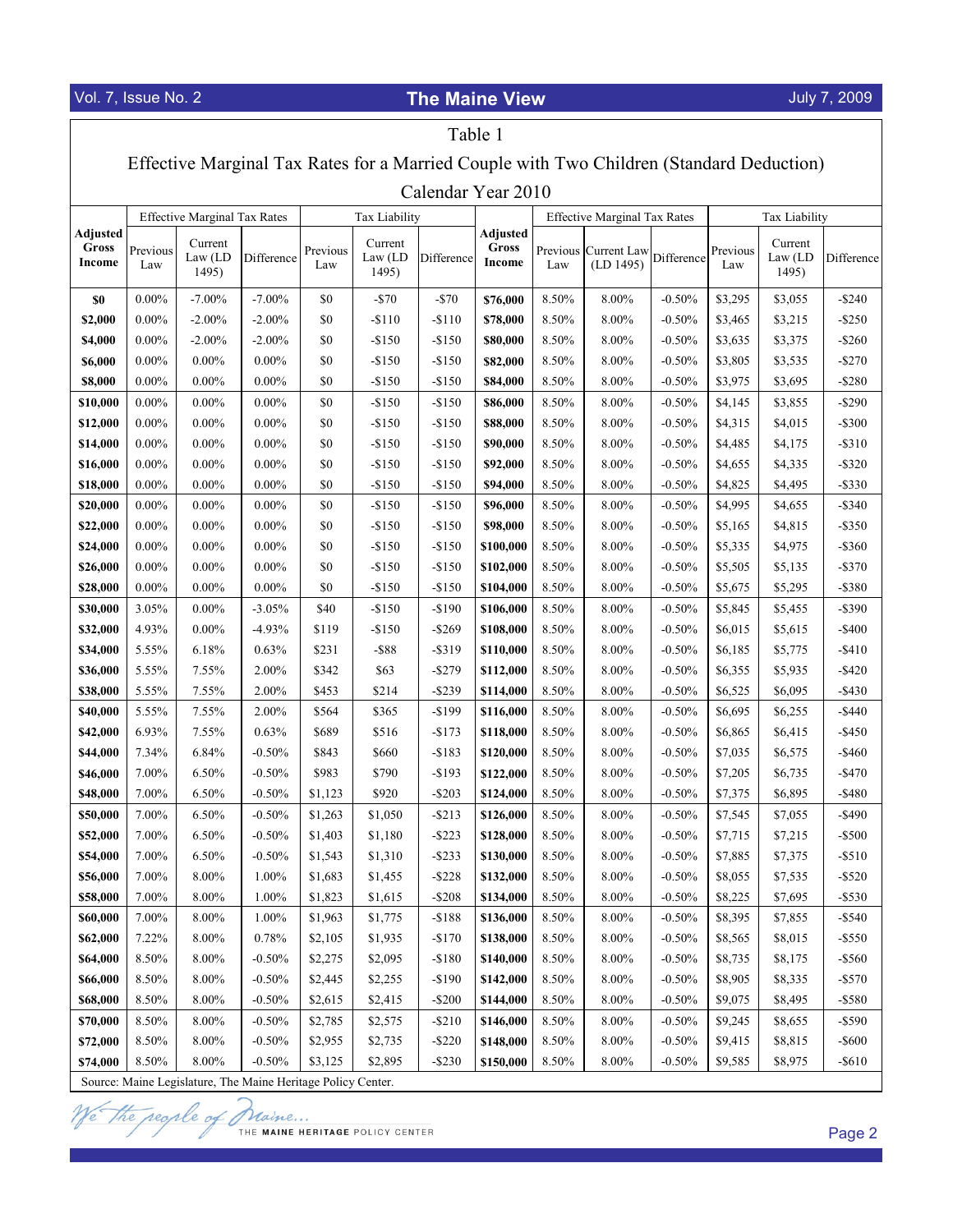| Table 1 Continued                                                                        |                 |                                     |            |                 |                             |            |                                    |       |                                     |            |                 |                             |             |
|------------------------------------------------------------------------------------------|-----------------|-------------------------------------|------------|-----------------|-----------------------------|------------|------------------------------------|-------|-------------------------------------|------------|-----------------|-----------------------------|-------------|
| Effective Marginal Tax Rates for a Married Couple with Two Children (Standard Deduction) |                 |                                     |            |                 |                             |            |                                    |       |                                     |            |                 |                             |             |
| Calendar Year 2010                                                                       |                 |                                     |            |                 |                             |            |                                    |       |                                     |            |                 |                             |             |
|                                                                                          |                 | <b>Effective Marginal Tax Rates</b> |            |                 | <b>Tax Liability</b>        |            |                                    |       | <b>Effective Marginal Tax Rates</b> |            | Tax Liability   |                             |             |
| Adjusted<br>Gross<br>Income                                                              | Previous<br>Law | Current<br>Law (LD)<br>1495)        | Difference | Previous<br>Law | Current<br>Law (LD<br>1495) | Difference | <b>Adjusted</b><br>Gross<br>Income | Law   | Previous Current Law<br>(LD 1495)   | Difference | Previous<br>Law | Current<br>Law (LD<br>1495) | Difference  |
| \$152,000                                                                                | 8.50%           | 8.00%                               | $-0.50%$   | \$9,755         | \$9,135                     | $-$ \$620  | \$226,000                          | 8.50% | 6.50%                               | $-2.00%$   | \$16,045        | \$14,690                    | $-$1,355$   |
| \$154,000                                                                                | 8.50%           | 8.00%                               | $-0.50%$   | \$9,925         | \$9,295                     | $-$ \$630  | \$228,000                          | 8.50% | 6.50%                               | $-2.00\%$  | \$16,215        | \$14,820                    | $-$1,395$   |
| \$156,000                                                                                | 8.50%           | 8.00%                               | $-0.50%$   | \$10,095        | \$9,455                     | $-$ \$640  | \$230,000                          | 8.50% | 6.50%                               | $-2.00\%$  | \$16,385        | \$14,950                    | $-$1,435$   |
| \$158,000                                                                                | 8.50%           | 8.00%                               | $-0.50%$   | \$10,265        | \$9,615                     | $-$ \$650  | \$232,000                          | 8.50% | 6.50%                               | $-2.00%$   | \$16,555        | \$15,080                    | $-$1,475$   |
| \$160,000                                                                                | 8.50%           | $8.00\%$                            | $-0.50%$   | \$10,435        | \$9,775                     | $-$ \$660  | \$234,000                          | 8.50% | 6.50%                               | $-2.00%$   | \$16,725        | \$15,210                    | $-$1,515$   |
| \$162,000                                                                                | 8.50%           | 8.00%                               | $-0.50%$   | \$10,605        | \$9,935                     | $-$ \$670  | \$236,000                          | 8.50% | 6.50%                               | $-2.00%$   | \$16,895        | \$15,340                    | $-$1,555$   |
| \$164,000                                                                                | 8.50%           | 8.00%                               | $-0.50%$   | \$10,775        | \$10,095                    | $-$ \$680  | \$238,000                          | 8.50% | 6.50%                               | $-2.00%$   | \$17,065        | \$15,470                    | $-$1,595$   |
| \$166,000                                                                                | 8.50%           | 8.00%                               | $-0.50%$   | \$10,945        | \$10,255                    | $-$ \$690  | \$240,000                          | 8.50% | 6.50%                               | $-2.00%$   | \$17,235        | \$15,600                    | $-$1,635$   |
| \$168,000                                                                                | 8.50%           | 8.00%                               | $-0.50%$   | \$11,115        | \$10,415                    | $-$700$    | \$242,000                          | 8.50% | 6.50%                               | $-2.00%$   | \$17,405        | \$15,730                    | $-$1,675$   |
| \$170,000                                                                                | 8.50%           | 8.00%                               | $-0.50%$   | \$11,285        | \$10,575                    | $-$710$    | \$244,000                          | 8.50% | 6.50%                               | $-2.00%$   | \$17,575        | \$15,860                    | $-$1,715$   |
| \$172,000                                                                                | 8.50%           | 8.00%                               | $-0.50%$   | \$11,455        | \$10,735                    | $-$720$    | \$246,000                          | 8.50% | 6.50%                               | $-2.00%$   | \$17,745        | \$15,990                    | $-$1,755$   |
| \$174,000                                                                                | 8.50%           | 8.00%                               | $-0.50%$   | \$11,625        | \$10,895                    | $-$730$    | \$248,000                          | 8.50% | 6.50%                               | $-2.00%$   | \$17,915        | \$16,120                    | $-$1,795$   |
| \$176,000                                                                                | 8.50%           | 8.00%                               | $-0.50%$   | \$11,795        | \$11,055                    | $-$740$    | \$250,000                          | 8.50% | 6.50%                               | $-2.00\%$  | \$18,085        | \$16,250                    | $-$1,835$   |
| \$178,000                                                                                | 8.50%           | $8.00\%$                            | $-0.50%$   | \$11,965        | \$11,215                    | $-$750$    | \$252,000                          | 8.50% | 6.85%                               | $-1.65%$   | \$18,255        | \$16,387                    | $-$1,868$   |
| \$180,000                                                                                | 8.50%           | 8.00%                               | $-0.50%$   | \$12,135        | \$11,375                    | $-$760$    | \$254,000                          | 8.50% | 6.85%                               | $-1.65%$   | \$18,425        | \$16,524                    | $-$1,901$   |
| \$182,000                                                                                | 8.50%           | 8.00%                               | $-0.50%$   | \$12,305        | \$11,535                    | $-$770$    | \$256,000                          | 8.50% | 6.85%                               | $-1.65%$   | \$18,595        | \$16,661                    | $-$1,934$   |
| \$184,000                                                                                | 8.50%           | 8.00%                               | $-0.50%$   | \$12,475        | \$11,695                    | $-5780$    | \$258,000                          | 8.50% | 6.85%                               | $-1.65%$   | \$18,765        | \$16,798                    | $-$1,967$   |
| \$186,000                                                                                | 8.50%           | 8.00%                               | $-0.50%$   | \$12,645        | \$11,855                    | $-$790$    | \$260,000                          | 8.50% | 6.85%                               | $-1.65%$   | \$18,935        | \$16,935                    | $-$2,000$   |
| \$188,000                                                                                | 8.50%           | $8.00\%$                            | $-0.50%$   | \$12,815        | \$12,015                    | $-$ \$800  | \$262,000                          | 8.50% | 6.85%                               | $-1.65%$   | \$19,105        | \$17,072                    | $-$ \$2,033 |
| \$190,000                                                                                | 8.50%           | 8.00%                               | $-0.50%$   | \$12,985        | \$12,175                    | $-$ \$810  | \$264,000                          | 8.50% | 6.85%                               | $-1.65%$   | \$19,275        | \$17,209                    | $-$2,066$   |
| \$192,000                                                                                | 8.50%           | 8.00%                               | $-0.50%$   | \$13,155        | \$12,335                    | $-$ \$820  | \$266,000                          | 8.50% | 6.85%                               | $-1.65%$   | \$19,445        | \$17,346                    | $-$2,099$   |
| \$194,000                                                                                | 8.50%           | 8.00%                               | $-0.50%$   | \$13,325        | \$12,495                    | $-$ \$830  | \$268,000                          | 8.50% | 6.85%                               | $-1.65%$   | \$19,615        | \$17,483                    | $-$ \$2,132 |
| \$196,000                                                                                | 8.50%           | 8.00%                               | $-0.50%$   | \$13,495        | \$12,655                    | $-$ \$840  | \$270,000                          | 8.50% | 6.85%                               | $-1.65%$   | \$19,785        | \$17,620                    | $-$ \$2,165 |
| \$198,000                                                                                | 8.50%           | $8.00\%$                            | $-0.50%$   | \$13,665        | \$12,815                    | $-$ \$850  | \$272,000                          | 8.50% | 6.85%                               | $-1.65%$   | \$19,955        | \$17,757                    | $- $2,198$  |
| \$200,000                                                                                | 8.50%           | 8.00%                               | $-0.50%$   | \$13,835        | \$12,975                    | $-$ \$860  | \$274,000                          | 8.50% | 6.85%                               | $-1.65%$   | \$20,125        | \$17,894                    | $-$ \$2,231 |
| \$202,000                                                                                | 8.50%           | 7.50%                               | $-1.00\%$  | \$14,005        | \$13,130                    | $-$ \$875  | \$276,000                          | 8.50% | 6.85%                               | $-1.65%$   | \$20,295        | \$18,031                    | $-$ \$2,264 |
| \$204,000                                                                                | 8.50%           | 6.50%                               | $-2.00\%$  | \$14,175        | \$13,260                    | $-$ \$915  | \$278,000                          | 8.50% | 6.85%                               | $-1.65%$   | \$20,465        | \$18,168                    | $-$2,297$   |
| \$206,000                                                                                | 8.50%           | 6.50%                               | $-2.00\%$  | \$14,345        | \$13,390                    | $-$ \$955  | \$280,000                          | 8.50% | 6.85%                               | $-1.65%$   | \$20,635        | \$18,305                    | $-$ \$2,330 |
| \$208,000                                                                                | 8.50%           | 6.50%                               | $-2.00\%$  | \$14,515        | \$13,520                    | $-$ \$995  | \$282,000                          | 8.50% | 6.85%                               | $-1.65%$   | \$20,805        | \$18,442                    | $-$ \$2,363 |
| \$210,000                                                                                | 8.50%           | 6.50%                               | $-2.00\%$  | \$14,685        | \$13,650                    | $-$1,035$  | \$284,000                          | 8.50% | 6.85%                               | $-1.65%$   | \$20,975        | \$18,579                    | $-$ \$2,396 |
| \$212,000                                                                                | 8.50%           | 6.50%                               | $-2.00\%$  | \$14,855        | \$13,780                    | $-$1,075$  | \$286,000                          | 8.50% | 6.85%                               | $-1.65%$   | \$21,145        | \$18,716                    | $-$2,429$   |
| \$214,000                                                                                | 8.50%           | 6.50%                               | $-2.00\%$  | \$15,025        | \$13,910                    | $-$1,115$  | \$288,000                          | 8.50% | 6.85%                               | $-1.65%$   | \$21,315        | \$18,853                    | $-$2,462$   |
| \$216,000                                                                                | 8.50%           | 6.50%                               | $-2.00\%$  | \$15,195        | \$14,040                    | $-$1,155$  | \$290,000                          | 8.50% | 6.85%                               | $-1.65%$   | \$21,485        | \$18,990                    | $-$2,495$   |
| \$218,000                                                                                | 8.50%           | 6.50%                               | $-2.00\%$  | \$15,365        | \$14,170                    | $-$1,195$  | \$292,000                          | 8.50% | 6.85%                               | $-1.65%$   | \$21,655        | \$19,127                    | $-$2,528$   |
| \$220,000                                                                                | 8.50%           | 6.50%                               | $-2.00\%$  | \$15,535        | \$14,300                    | $-$1,235$  | \$294,000                          | 8.50% | 6.85%                               | $-1.65%$   | \$21,825        | \$19,264                    | $-$ \$2,561 |
| \$222,000                                                                                | 8.50%           | 6.50%                               | $-2.00\%$  | \$15,705        | \$14,430                    | $-$1,275$  | \$296,000                          | 8.50% | 6.85%                               | $-1.65%$   | \$21,995        | \$19,401                    | $-$ \$2,594 |
| \$224,000                                                                                | 8.50%           | 6.50%                               | $-2.00\%$  | \$15,875        | \$14,560                    | $-$1,315$  | \$298,000                          | 8.50% | 6.85%                               | $-1.65%$   | \$22,165        | \$19,538                    | $-$ \$2,627 |
|                                                                                          |                 |                                     |            |                 |                             |            | \$300,000                          | 8.50% | 6.85%                               | $-1.65%$   | \$22,335        | \$19,675                    | $-$ \$2,660 |

Source: Maine Legislature, The Maine Heritage Policy Center.

reople o te l

*Maine...*<br>THE MAINE HERITAGE POLICY CENTER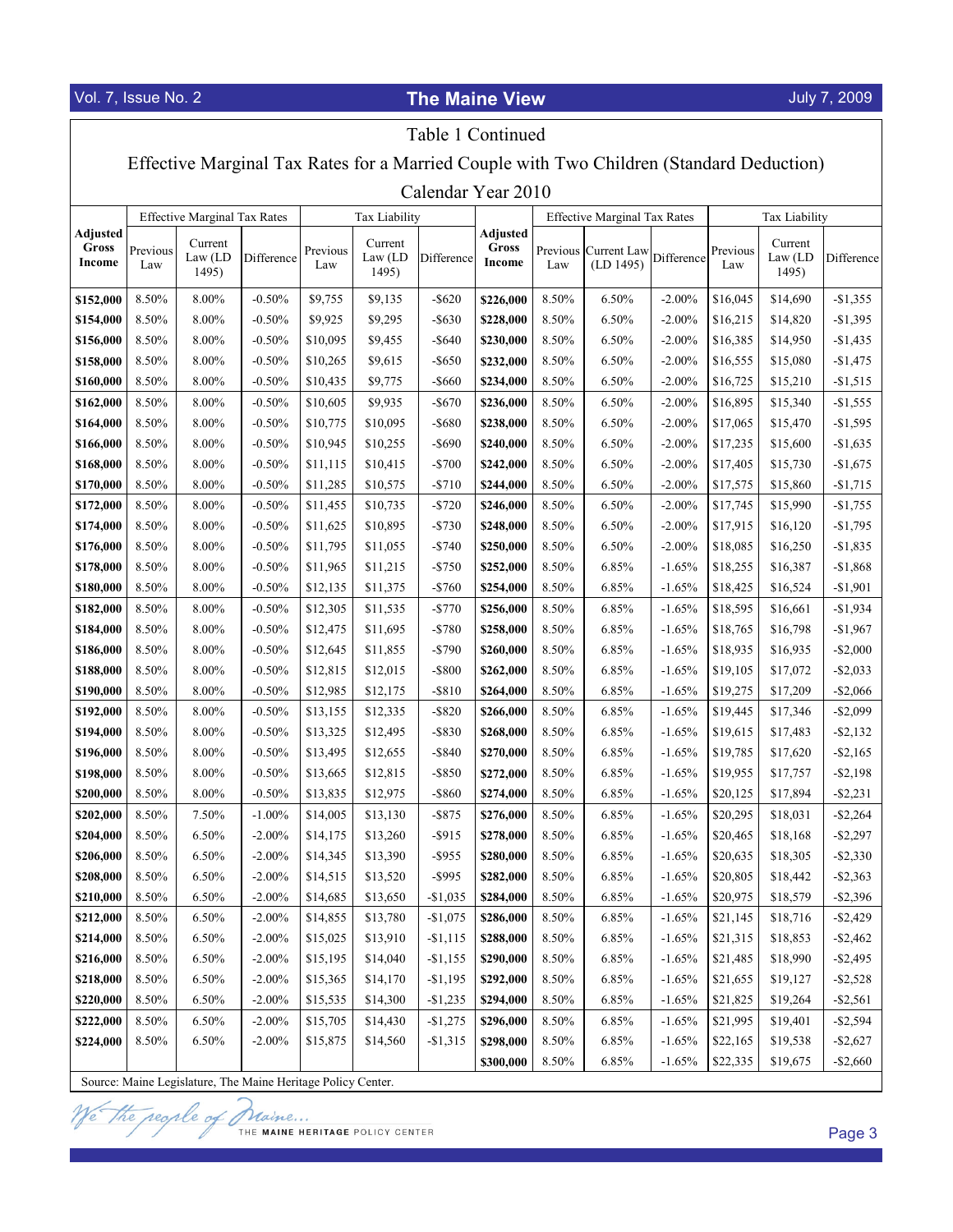### How to Fix LD 1495

There are five simple steps to making LD 1495 into a true 6.5 percent flat rate tax:

- 1. Eliminate the 0.35 percent tax surcharge on income earned over \$250,000. The tax surcharge was put into place by Governor Baldacci as a precondition for his support. This blatant "punish success" ideology simply has no place in a well-designed income tax that Maine needs and deserves.
- 2. Eliminate the phase-out of the household tax credit. The household tax credit takes the place of current deductions and exemptions. For the family of four illustrated in this study, the total household credit is worth \$2,200 (\$1,200 as a married, filing jointly taxpayer and another \$250 per person). This means that this household will pay no income taxes until their tax liability exceeds the \$2,200 household credit - which occurs at approximately \$34,000 of income.

Unfortunately, the household tax credit phase-out reduces the credit by \$15 for every additional \$1,000 earned (a 1.5 percent rate) over \$55,000 (for a married, filing jointly

taxpayer). As a result, if the household earns another \$1,000 (to \$56,000), they will pay an additional \$65 in taxes (6.5 percent of \$1,000) and lose \$15 of their \$2,200 household tax credit (now worth \$2,185). Combined, this amounts to an increase in their tax liability of \$80 equally an EMTR of 8 percent (\$80 divided by \$1,000). The 8 percent EMTR nearly wipes out the benefits of LD 1495 for many Mainers.

- 3. Eliminate the refundability of the household tax credit. The household tax credit is refundable if the credit exceeds a taxpayer's tax liability by up to \$70 (for a married, filing jointly taxpayer). For example, this means that if their household's tax liability was \$1,000 but their household tax credit was worth \$2,200 then they would owe –\$1,200. The state will send a check for \$70 (called a "refund") of the –\$1,200 tax liability. This refundability creates a -7 percent EMTR and, perhaps more disturbing, also transforms the income tax code into a welfare program.
- 4. Eliminate the Earned Income Tax Credit (EITC), especially its refundability. Governor Baldacci also insisted the EITC be refundable up to \$150 (for a married, filing jointly taxpayer). Unfortunately, the refundability only

| Table 1 Continued                                                                       |                                                                                                                          |                              |            |                 |                              |             |                                    |                 |                          |            |                 |                              |             |
|-----------------------------------------------------------------------------------------|--------------------------------------------------------------------------------------------------------------------------|------------------------------|------------|-----------------|------------------------------|-------------|------------------------------------|-----------------|--------------------------|------------|-----------------|------------------------------|-------------|
| Effective Marginal Tax Rate for a Married Couple with Two Children (Standard Deduction) |                                                                                                                          |                              |            |                 |                              |             |                                    |                 |                          |            |                 |                              |             |
| Calendar Year 2010                                                                      |                                                                                                                          |                              |            |                 |                              |             |                                    |                 |                          |            |                 |                              |             |
|                                                                                         | <b>Effective Marginal Tax Rate</b><br><b>Effective Marginal Tax Rate</b><br><b>Tax Liability</b><br><b>Tax Liability</b> |                              |            |                 |                              |             |                                    |                 |                          |            |                 |                              |             |
| <b>Adjusted</b><br>Gross<br>Income                                                      | Previous<br>Law                                                                                                          | Current<br>Law (LD)<br>1495) | Difference | Previous<br>Law | Current<br>Law (LD)<br>1495) | Difference  | <b>Adjusted</b><br>Gross<br>Income | Previous<br>Law | Current Law<br>(LD 1495) | Difference | Previous<br>Law | Current<br>Law (LD)<br>1495) | Difference  |
| \$305,000                                                                               | 8.50%                                                                                                                    | 6.85%                        | $-1.65%$   | \$22,760        | \$20,018                     | $-$2,742$   | \$405,000                          | 8.50%           | 6.85%                    | $-1.65%$   | \$31,260        | \$26,868                     | $-$4,392$   |
| \$310,000                                                                               | 8.50%                                                                                                                    | 6.85%                        | $-1.65%$   | \$23,185        | \$20,360                     | $-$2,825$   | \$410,000                          | 8.50%           | 6.85%                    | $-1.65%$   | \$31,685        | \$27,210                     | $-$4,475$   |
| \$315,000                                                                               | 8.50%                                                                                                                    | 6.85%                        | $-1.65%$   | \$23,610        | \$20,703                     | $-$ \$2,907 | \$415,000                          | 8.50%           | 6.85%                    | $-1.65%$   | \$32,110        | \$27,553                     | $-$4,557$   |
| \$320,000                                                                               | 8.50%                                                                                                                    | 6.85%                        | $-1.65%$   | \$24,035        | \$21,045                     | $-$ \$2,990 | \$420,000                          | 8.50%           | 6.85%                    | $-1.65%$   | \$32,535        | \$27,895                     | $-$4,640$   |
| \$325,000                                                                               | 8.50%                                                                                                                    | 6.85%                        | $-1.65%$   | \$24,460        | \$21,388                     | $-$ \$3,072 | \$425,000                          | 8.50%           | 6.85%                    | $-1.65%$   | \$32,960        | \$28,238                     | $-$4,722$   |
| \$330,000                                                                               | 8.50%                                                                                                                    | 6.85%                        | $-1.65%$   | \$24,885        | \$21,730                     | $-$ \$3,155 | \$430,000                          | 8.50%           | 6.85%                    | $-1.65%$   | \$33,385        | \$28,580                     | $-$4,805$   |
| \$335,000                                                                               | 8.50%                                                                                                                    | 6.85%                        | $-1.65%$   | \$25,310        | \$22,073                     | $-$ \$3,237 | \$435,000                          | 8.50%           | 6.85%                    | $-1.65%$   | \$33,810        | \$28,923                     | $-$4,887$   |
| \$340,000                                                                               | 8.50%                                                                                                                    | 6.85%                        | $-1.65%$   | \$25,735        | \$22,415                     | $-$ \$3,320 | \$440,000                          | 8.50%           | 6.85%                    | $-1.65%$   | \$34,235        | \$29,265                     | $-$4,970$   |
| \$345,000                                                                               | 8.50%                                                                                                                    | 6.85%                        | $-1.65%$   | \$26,160        | \$22,758                     | $-$3,402$   | \$445,000                          | 8.50%           | 6.85%                    | $-1.65%$   | \$34,660        | \$29,608                     | $-$ \$5,052 |
| \$350,000                                                                               | 8.50%                                                                                                                    | 6.85%                        | $-1.65%$   | \$26,585        | \$23,100                     | $-$ \$3,485 | \$450,000                          | 8.50%           | 6.85%                    | $-1.65%$   | \$35,085        | \$29,950                     | $-$ \$5,135 |
| \$355,000                                                                               | 8.50%                                                                                                                    | 6.85%                        | $-1.65%$   | \$27,010        | \$23,443                     | $-$ \$3,567 | \$455,000                          | 8.50%           | 6.85%                    | $-1.65%$   | \$35,510        | \$30,293                     | $-$ \$5,217 |
| \$360,000                                                                               | 8.50%                                                                                                                    | 6.85%                        | $-1.65%$   | \$27,435        | \$23,785                     | $-$ \$3,650 | \$460,000                          | 8.50%           | 6.85%                    | $-1.65%$   | \$35,935        | \$30,635                     | $-$ \$5,300 |
| \$365,000                                                                               | 8.50%                                                                                                                    | 6.85%                        | $-1.65%$   | \$27,860        | \$24,128                     | $-$3,732$   | \$465,000                          | 8.50%           | 6.85%                    | $-1.65%$   | \$36,360        | \$30,978                     | $-$5,382$   |
| \$370,000                                                                               | 8.50%                                                                                                                    | 6.85%                        | $-1.65%$   | \$28,285        | \$24,470                     | $-$ \$3,815 | \$470,000                          | 8.50%           | 6.85%                    | $-1.65%$   | \$36,785        | \$31,320                     | $-$5,465$   |
| \$375,000                                                                               | 8.50%                                                                                                                    | 6.85%                        | $-1.65%$   | \$28,710        | \$24,813                     | $-$ \$3,897 | \$475,000                          | 8.50%           | 6.85%                    | $-1.65%$   | \$37,210        | \$31,663                     | $-$ \$5,547 |
| \$380,000                                                                               | 8.50%                                                                                                                    | 6.85%                        | $-1.65%$   | \$29,135        | \$25,155                     | $-$ \$3,980 | \$480,000                          | 8.50%           | 6.85%                    | $-1.65%$   | \$37,635        | \$32,005                     | $-$ \$5,630 |
| \$385,000                                                                               | 8.50%                                                                                                                    | 6.85%                        | $-1.65%$   | \$29,560        | \$25,498                     | $-$4,062$   | \$485,000                          | 8.50%           | 6.85%                    | $-1.65%$   | \$38,060        | \$32,348                     | $-$5,712$   |
| \$390,000                                                                               | 8.50%                                                                                                                    | 6.85%                        | $-1.65%$   | \$29,985        | \$25,840                     | $-$4,145$   | \$490,000                          | 8.50%           | 6.85%                    | $-1.65%$   | \$38,485        | \$32,690                     | $-$5,795$   |
| \$395,000                                                                               | 8.50%                                                                                                                    | 6.85%                        | $-1.65%$   | \$30,410        | \$26,183                     | $-$4,227$   | \$495,000                          | 8.50%           | 6.85%                    | $-1.65%$   | \$38,910        | \$33,033                     | $-$ \$5,877 |
| \$400,000                                                                               | 8.50%                                                                                                                    | 6.85%                        | $-1.65%$   | \$30,835        | \$26,525                     | $-$4,310$   | \$500,000                          | 8.50%           | 6.85%                    | $-1.65%$   | \$39,335        | \$33,375                     | $-$5,960$   |
| Source: Maine Legislature, The Maine Heritage Policy Center                             |                                                                                                                          |                              |            |                 |                              |             |                                    |                 |                          |            |                 |                              |             |

Source: Maine Legislature, The Maine Heritage Policy Center.

Ve the people of Maine ... THE MAINE HERITAGE POLICY CENTER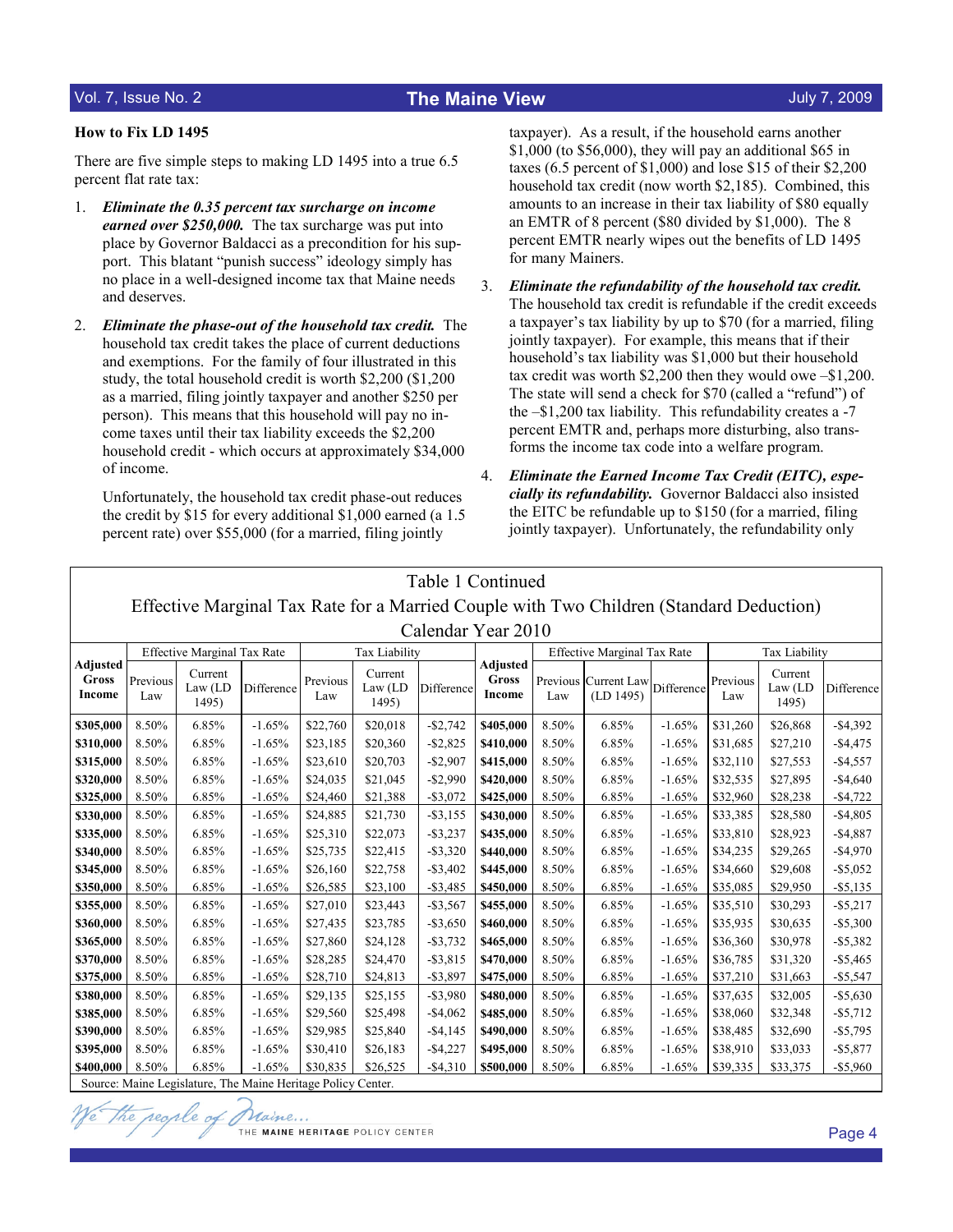makes a bad part of the tax code even worse. [1]

 Maine's EITC piggy-backs on the federal EITC by allowing 5 percent of the federal EITC to be used by Maine taxpayers. This has the effect of bringing the negative baggage of the federal EITC to Maine.

 The fatal flaw in the design of the federal EITC is that it has a 40 percent phase-in rate for income earned less than \$12,060 and a 21.06 percent phase-out rate for income earned between \$18,750 and \$41,656.<sup>[2]</sup> In the phase-in range, this means that a taxpayer's EITC increases by 40 cents for every extra \$1 earned—which creates a negative EMTR because it is refundable. On the other hand, in the phase-out range, this means that a taxpayer's EITC decreases by 21.06 cents for every extra \$1 earned—which creates a positive EMTR since the taxpayer is receiving a smaller benefit. As shown in Chart 1 and Table 2, the added negative EMTR and positive EMTR for income earned below \$41,656 is due to the "importation" of this roller-coaster effect from the federal tax code.

 The simplest way to fix the EITC and Governor Baldacci's new refundability is to just eliminate it altogether.

5. Eliminate the phase-out of the elderly credit. While not shown in this analysis, a married elderly couple earning between \$52,000 and \$58,000 face another 2 percentage points added to their EMTR due to the phase-out of the \$120 elderly tax credit which is meant to provide tax relief to those on a fixed income. However, the phase-out creates an EMTR of up to 10 percent which is higher than that faced by younger Mainers! Is this anyway to treat one of Maine's fastest growing age cohorts?

#### One Other Fix:

• Immediately allow for inflation indexing of the household tax credit amount. LD 1495 currently calls for the indexing of the household tax credit to begin in CY 2014. This waiting period amounts to a hidden "inflation tax" that will raise taxes on Mainers. If revenue-neutrality only applies to the first year of the LD 1495, it makes you wonder what other hidden tax increases lie in wait?



| Table 2                                           |                      |                      |                          |                |                         |                      |  |  |  |  |  |  |
|---------------------------------------------------|----------------------|----------------------|--------------------------|----------------|-------------------------|----------------------|--|--|--|--|--|--|
| Effective Marginal Tax Rate under "The MHPC Plan" |                      |                      |                          |                |                         |                      |  |  |  |  |  |  |
| Calendar Year 2010                                |                      |                      |                          |                |                         |                      |  |  |  |  |  |  |
|                                                   |                      | "The MHPC Plan"      | Difference with Previous |                | Difference with Current |                      |  |  |  |  |  |  |
| <b>Adjusted</b>                                   |                      |                      | Law                      |                | Law (LD 1495)           |                      |  |  |  |  |  |  |
| Gross In-<br>come                                 | Tax Li-              | Effective            |                          | Previous       | Current Law             |                      |  |  |  |  |  |  |
|                                                   | ability              | Marginal Tax<br>Rate | Difference               | Law            | (LD 1495)               | Difference           |  |  |  |  |  |  |
| \$0                                               | \$0                  | $0.00\%$             | \$0                      | $0.00\%$       | $(\$70)$                | $-7.00\%$            |  |  |  |  |  |  |
| \$10,000                                          | \$0                  | $0.00\%$             | \$0                      | $0.00\%$       | (\$150)                 | $0.00\%$             |  |  |  |  |  |  |
| \$20,000                                          | \$0                  | $0.00\%$             | \$0                      | $0.00\%$       | (\$150)                 | $0.00\%$             |  |  |  |  |  |  |
| \$30,000                                          | \$0                  | $0.00\%$             | \$40                     | 3.05%          | (\$150)                 | $0.00\%$             |  |  |  |  |  |  |
| \$40,000                                          | \$400                | 6.50%                | \$164                    | $-0.95%$       | (\$35)                  | 1.05%                |  |  |  |  |  |  |
| \$50,000                                          | \$1,050              | 6.50%                | \$213                    | 0.50%          | \$0                     | $0.00\%$             |  |  |  |  |  |  |
| \$60,000                                          | \$1,700              | 6.50%                | \$263                    | 0.50%          | \$75                    | 1.50%                |  |  |  |  |  |  |
| \$70,000                                          | \$2,350              | 6.50%                | \$435                    | 2.00%          | \$225                   | 1.50%                |  |  |  |  |  |  |
| \$80,000                                          | \$3,000              | 6.50%<br>6.50%       | \$635<br>\$835           | 2.00%<br>2.00% | \$375<br>\$525          | 1.50%                |  |  |  |  |  |  |
| \$90,000<br>\$100,000                             | \$3,650<br>\$4,300   | 6.50%                | \$1,035                  | 2.00%          | \$675                   | 1.50%<br>1.50%       |  |  |  |  |  |  |
| \$110,000                                         | \$4,950              | 6.50%                | \$1,235                  | 2.00%          | \$825                   | 1.50%                |  |  |  |  |  |  |
| \$120,000                                         | \$5,600              | 6.50%                | \$1,435                  | 2.00%          | \$975                   | 1.50%                |  |  |  |  |  |  |
| \$130,000                                         | \$6,250              | 6.50%                | \$1,635                  | 2.00%          | \$1,125                 | 1.50%                |  |  |  |  |  |  |
| \$140,000                                         | \$6,900              | 6.50%                | \$1,835                  | 2.00%          | \$1,275                 | 1.50%                |  |  |  |  |  |  |
| \$150,000                                         | \$7,550              | 6.50%                | \$2,035                  | 2.00%          | \$1,425                 | 1.50%                |  |  |  |  |  |  |
| \$160,000                                         | \$8,200              | 6.50%                | \$2,235                  | 2.00%          | \$1,575                 | 1.50%                |  |  |  |  |  |  |
| \$170,000                                         | \$8,850              | 6.50%                | \$2,435                  | 2.00%          | \$1,725                 | 1.50%                |  |  |  |  |  |  |
| \$180,000                                         | \$9,500              | 6.50%                | \$2,635                  | 2.00%          | \$1,875                 | 1.50%                |  |  |  |  |  |  |
| \$190,000                                         | \$10,150             | 6.50%                | \$2,835                  | 2.00%          | \$2,025                 | 1.50%                |  |  |  |  |  |  |
| \$200,000                                         | \$10,800             | 6.50%                | \$3,035                  | 2.00%          | \$2,175                 | 1.50%                |  |  |  |  |  |  |
| \$210,000                                         | \$11,450             | 6.50%                | \$3,235                  | 2.00%          | \$2,200                 | $0.00\%$             |  |  |  |  |  |  |
| \$220,000                                         | \$12,100             | 6.50%                | \$3,435                  | 2.00%          | \$2,200                 | $0.00\%$             |  |  |  |  |  |  |
| \$230,000                                         | \$12,750<br>\$13,400 | 6.50%                | \$3,635<br>\$3,835       | 2.00%          | \$2,200                 | $0.00\%$<br>$0.00\%$ |  |  |  |  |  |  |
| \$240,000<br>\$250,000                            | \$14,050             | 6.50%<br>6.50%       | \$4,035                  | 2.00%<br>2.00% | \$2,200<br>\$2,200      | $0.00\%$             |  |  |  |  |  |  |
| \$260,000                                         | \$14,700             | 6.50%                | \$4,235                  | 2.00%          | \$2,235                 | 0.35%                |  |  |  |  |  |  |
| \$270,000                                         | \$15,350             | 6.50%                | \$4,435                  | 2.00%          | \$2,270                 | 0.35%                |  |  |  |  |  |  |
| \$280,000                                         | \$16,000             | 6.50%                | \$4,635                  | 2.00%          | \$2,305                 | 0.35%                |  |  |  |  |  |  |
| \$290,000                                         | \$16,650             | 6.50%                | \$4,835                  | 2.00%          | \$2,340                 | 0.35%                |  |  |  |  |  |  |
| \$300,000                                         | \$17,300             | 6.50%                | \$5,035                  | 2.00%          | \$2,375                 | 0.35%                |  |  |  |  |  |  |
| \$310,000                                         | \$17,950             | 6.50%                | \$5,235                  | 2.00%          | \$2,410                 | 0.35%                |  |  |  |  |  |  |
| \$320,000                                         | \$18,600             | 6.50%                | \$5,435                  | 2.00%          | \$2,445                 | 0.35%                |  |  |  |  |  |  |
| \$330,000                                         | \$19,250             | 6.50%                | \$5,635                  | 2.00%          | \$2,480                 | 0.35%                |  |  |  |  |  |  |
| \$340,000                                         | \$19,900             | 6.50%                | \$5,835                  | 2.00%          | \$2,515                 | 0.35%                |  |  |  |  |  |  |
| \$350,000                                         | \$20,550             | 6.50%                | \$6,035                  | 2.00%          | \$2,550                 | 0.35%                |  |  |  |  |  |  |
| \$360,000                                         | \$21,200             | 6.50%                | \$6,235                  | 2.00%<br>2.00% | \$2,585                 | 0.35%                |  |  |  |  |  |  |
| \$370,000<br>\$380,000                            | \$21,850<br>\$22,500 | 6.50%<br>6.50%       | \$6,435<br>\$6,635       | 2.00%          | \$2,620<br>\$2,655      | 0.35%<br>0.35%       |  |  |  |  |  |  |
| \$390,000                                         | \$23,150             | 6.50%                | \$6,835                  | 2.00%          | \$2,690                 | 0.35%                |  |  |  |  |  |  |
| \$400,000                                         | \$23,800             | 6.50%                | \$7,035                  | 2.00%          | \$2,725                 | 0.35%                |  |  |  |  |  |  |
| \$410,000                                         | \$24,450             | 6.50%                | \$7,235                  | 2.00%          | \$2,760                 | 0.35%                |  |  |  |  |  |  |
| \$420,000                                         | \$25,100             | 6.50%                | \$7,435                  | 2.00%          | \$2,795                 | 0.35%                |  |  |  |  |  |  |
| \$430,000                                         | \$25,750             | 6.50%                | \$7,635                  | 2.00%          | \$2,830                 | 0.35%                |  |  |  |  |  |  |
| \$440,000                                         | \$26,400             | 6.50%                | \$7,835                  | 2.00%          | \$2,865                 | 0.35%                |  |  |  |  |  |  |
| \$450,000                                         | \$27,050             | 6.50%                | \$8,035                  | 2.00%          | \$2,900                 | 0.35%                |  |  |  |  |  |  |
| \$460,000                                         | \$27,700             | 6.50%                | \$8,235                  | 2.00%          | \$2,935                 | 0.35%                |  |  |  |  |  |  |
| \$470,000                                         | \$28,350             | 6.50%                | \$8,435                  | 2.00%          | \$2,970                 | 0.35%                |  |  |  |  |  |  |
| \$480,000                                         | \$29,000             | 6.50%                | \$8,635                  | 2.00%          | \$3,005                 | 0.35%                |  |  |  |  |  |  |
| \$490,000                                         | \$29,650             | 6.50%                | \$8,835                  | 2.00%          | \$3,040                 | 0.35%                |  |  |  |  |  |  |
| \$500,000                                         | \$30.300             | 6.50%                | \$9.035                  | 2.00%          | \$3,075                 | 0.35%                |  |  |  |  |  |  |

Note: In the "Difference" column, a negative value means the MHPC plan is higher while a positive value means the MHPC plan is lower.

Source: Maine Legislature, The Maine Heritage Policy Center.